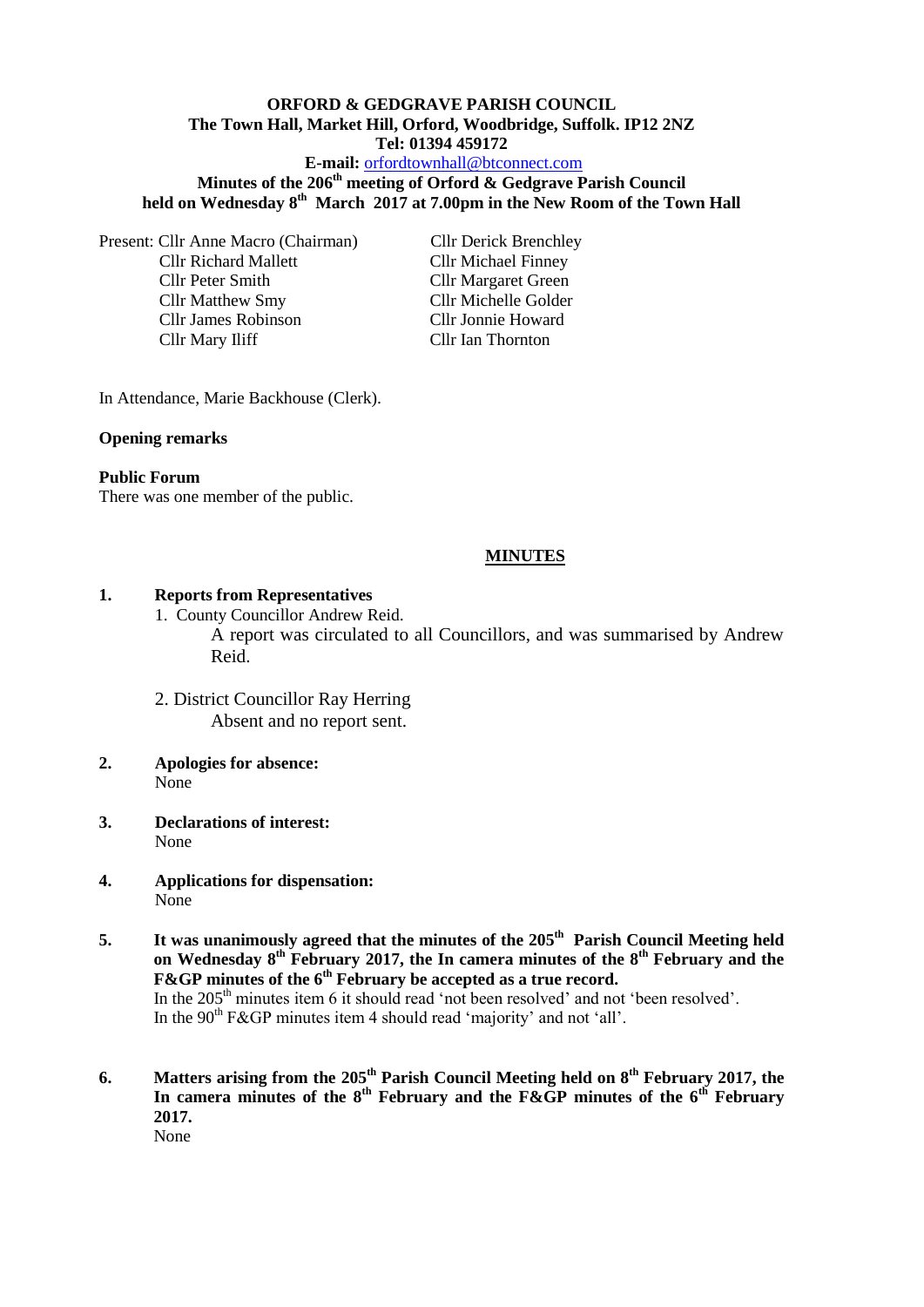#### **7. Finance**

7.1 The Council received, noted and approved the cheques and balances from  $1<sup>st</sup>$  February – 28<sup>th</sup> February 2017.

#### **8. Planning**

### **DC/17/0669/FUL – Town Lodge, 13A Town Farm Estate, Orford**

This was a request to replace the existing single storey garden shed 10.49 sqm by a log cabin 15sqm on the existing shed site. The new building is to be used as recreation/storage garden room.

Cllr J Howard commented that this is just replacing an outside building almost like for like. The Council had no objection to this proposal.

### **4 Mundays Lane, Orford**

A request had been sent to the Parish Council regarding the planning application for 4 Mundays Lane. The planning department were considering sending this application through to the Planning Committee, and wanted to know if we wished to agree with this.

Cllr J Howard read out a letter of objection to 4 Mundays Lane which seemed to be based on a personal view as they had objected to the shape and the materials used.

After some discussion a vote was taken and all the Councillors agreed to keep our original comment which stated that we had no objection to the proposal.

#### **9. Parish Council Business:-**

#### **(1) Affordable Housing – update**

Cllr P Smith informed the Councillors that in 2014 there was written a 10 year plan for Parish Councils in our District that set in place the need for houses and it was agreed that Orford needed 10 houses in the next 10 years. These would be built in 2 acres of land beside Mill Close identified as the optimum area for development in the village. This plan from Suffolk Coastal District Council was sent to Central Government for review. Several amendments were made to the report by Central Government including changing the "provision of Affordable Housing" to the provision of only a "contribution to Affordable Housing" in this plot of land adjacent to Mill Close.

A small group of Councillors met with Greg Dodds (Orwell Housing) and Jack O'Sullivan (SCDC Community Housing Fund). Cllr A Macro and Cllr P Smith also met with a local landowner, Mr Cordle who owns the plot of land for development adjacent to Mill Close. Mr Cordle, feels that he is unable to provide plots of land for Affordable Housing in a future development in this site. The area of land could actually provide space for 20 houses but the provision is for 5-15 houses. A provision for increased supporting infrastructure for the village is also thought necessary before any building takes place particularly as regards increasing sewage treatment capacity.

Cllr M Finney commented that he is part of the Alde & Ore Estuary Partnership. There is a separate subcommittee of the Partnership, which is chaired by Sir Edward Greenwell, and includes some local landowners, to facilitate enabling development at sites in our local Parishes. This in turn will create money to support the maintenance of the sea/river defences. Mr Cordle has donated several sites for this enablement development.

Cllr J Howard asked if Mr Cordle sold the land in 10 house sized pieces, does this mean that the Affordable House scheme would not be apparent. The answer to this question was yes within this plot identified adjacent to Mill Close.

The piece of land that has been identified for development adjacent to Mill Close could take up to 20 houses providing the supporting Parish infrastructure is improved but only 10 houses are likely to be built. There is nothing to stop SCDC seeking money to buy the houses and letting them as affordable.

Cllr P Smith said that we are one of a few looking Parishes looking for support at present. The only way forward is to seek further advice from Jack and Greg, who are very positive.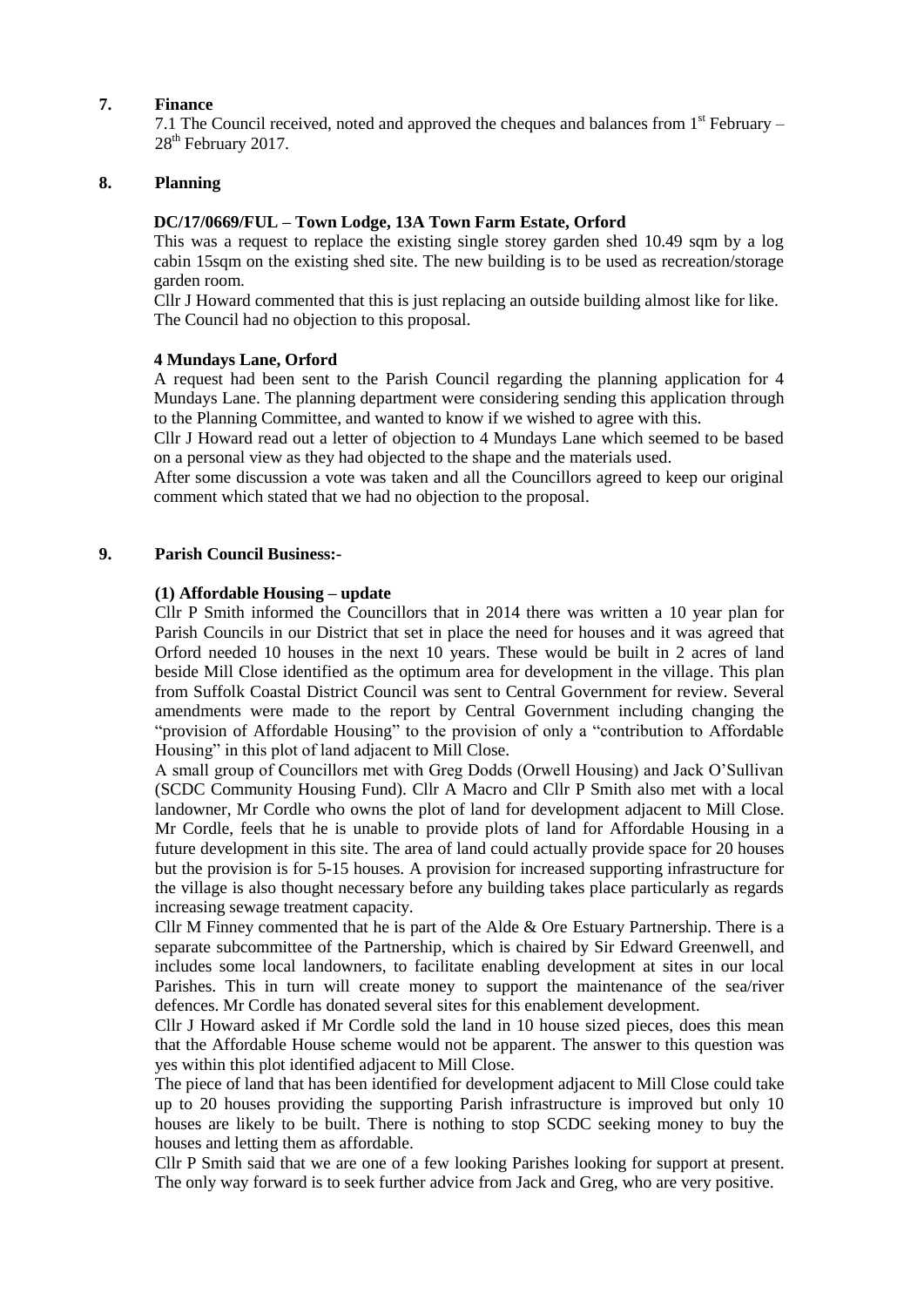Cllr P Smith asked how we should respond to Jack O'Sullivan, how do we wish to move forward; what are our options? We need to have facts to send to the landowners. The fund is still available for the houses.

Cllr M Finney asked what the demand was like for the affordable houses.

Cllr M Iliff commented that in 2013/14 a mail shot was done in the village and only 1-2 people registered.

Cllr P Smith reported that it is important that we have people registered on a housing list if there is an Affordable Housing need.

Cllr A Macro commented that in 2012 there was the need for up to 15 houses by 2027.

Cllr I Thornton asked if we needed to build affordable houses, is there a requirement?

Cllr A Macro reported that a piece of writing had been placed in the village voice asking people to register on the Gateway to Home Choice website.

Cllr M Finney said that we do have the cottages in Bakers Lane, which could be used for some people; if they wished to move to a larger house, where could they go?

Cllr J Howard replied that people could join the waiting list for the houses in Peacocks Pyghtle. There is currently no one on the waiting list; if a house was to become empty, the Suffolk Housing Officer may use it for anyone needing a house.

It was agreed by all that the way forward was to ask Jack O'Sullivan for the funding, Orwell Housing to build, and Mr Cordle to sell the land.

The Chair thanked Cllr P Smith for the update.

#### **(2) Village Green**

Cllr A Macro read out an email from Mrs Tristem concerning the village green outside her property in Quay Street. Mrs Tristem was requesting permission to change her access and exit from her property to go straight from her gate up and over the village green, over the footpath and onto the road. She would be willing to pay for the ramp and the yellow lines.

Cllr A Macro also read out an email from LCPAS in response to the email, which states that she is unable to change her right of way, and she may be prosecuted if she damages the village green in any way.

After some discussion it was agreed by all to forward the email from LCPAS to Mrs Tristem stating that she is not allowed to change her access and exit.

#### **Clerk to forward the LCPAS email.**

Mrs Tristem had also commented about the dog fouling on the village green. The clerk had asked for a quote for a dog waste bin. The cost for a 25l Fido bin was £175+VAT and the 50l Fido bin was £215+VAT. The Councillors all agreed to purchase the smaller bin for Quay Street.

**Clerk to contact Suffolk Coastal Norse.**

#### **(3) Marine Conservation Zone**

Cllr M Finney reported that at the moment there was no update. The Chair of the AOEP was putting together all the responses for everyone to pass to Natural England.

Cllr M Iliff asked if Aldeburgh Parish Council had discussed this.

Cllr M Finney reported that as they do not own their riverbed they do not seem as concerned.

#### **(4) Community Asset Register**

Cllr A Macro reported that there was no update or further concern with this at the moment.

#### **(5) Recreation Ground Track**

Cllr A Macro reported that the new goals should be fitted next week. The football team had been in contact regarding the grass cutting; they have been advised not to cut the grass themselves as we would need to see proof of a liability insurance before they did so; also last time they left large piles of cut grass on the recreation ground. The football club has also left some white stains on the front of the